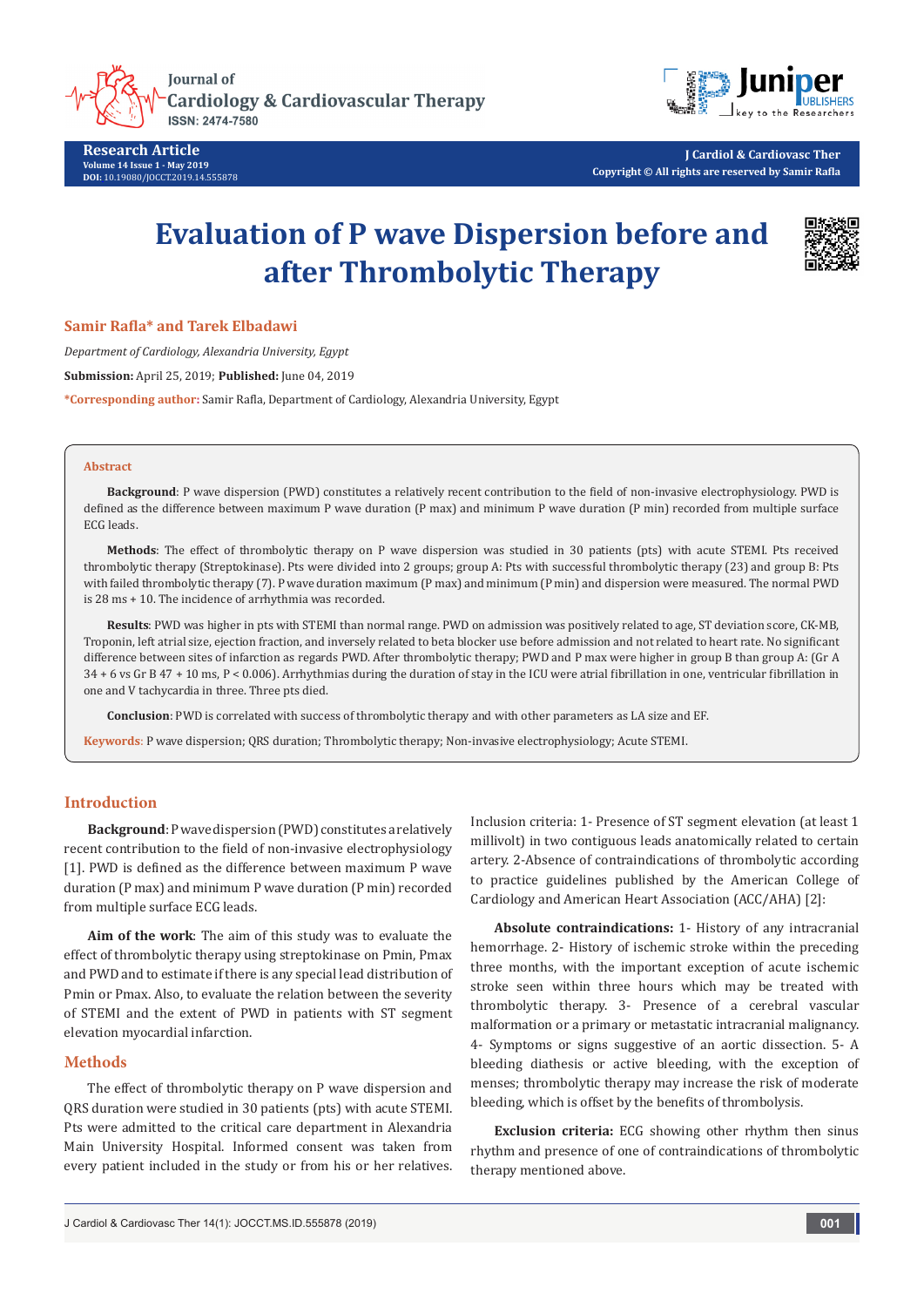After thrombolytic therapy patients were divided into 2 groups according to the response to the therapy:

1) Group A: successful thrombolytic therapy evidenced by [3]:

- More than 50 percent ST segment resolution.
- Resolution of the chest pain
- Presence of reperfusion arrhythmias.
- 2) Group B: failed thrombolytic therapy evidenced by:
- Less than 50 percent ST segment resolution.
- Persistence of the chest pain.
- Absence of reperfusion arrhythmias.

**Methods**: All patients were subjected to the following on admission:

1) Clinical evaluation.

2) Electrocardiography: Twelve-lead ECGs of all patients at rest before and one hour after thrombolytic therapy and then twice daily, with 1mV/cm amplitude and 50mm/s speed, were obtained. P wave parameters: The P-wave onset was defined as the first atrial deflection from the isoelectric line and the offset was the return of the atrial signal to baseline. Patients whose measurements could be performed in at least 8 derivations were included in the study. In all patients, derivations were excluded if the beginning or the ending of the P wave could not be clearly identified. Maximum P wave duration (Pmax) is defined as the longest and minimum P wave duration (Pmin) is defined as the shortest P wave duration. Leads that showed Pmin and Pmax were observed. PWD defined as difference between Pmax and Pmin. All the measurements were repeated three times and average values were calculated for each of electrocardiographic parameter. experienced investigators blind to the subject's clinical status.

All of the measurements were performed using the same

**Variable Applied test Applied test Applied test P** value Age  $r = 0.891$   $(0.001$ Heart rate  $r = -0.259$  0.168 STDS  $r = 0.896$   $\leq 0.001$ History of beta-blocker use  $Rho = 0.609$   $\leq 0.001$ CKMB  $r = 0.732$   $(0.001$ Troponin  $r = 0.634$   $\leq 0.001$ Left atrial size  $r = 0.782$  and  $r = 0.782$  and  $r = 0.001$ Ejection fraction  $r = 0.938$  and  $r = 0.938$  and  $r = 0.938$  and  $r = 0.002$  and  $r = 0.002$  and  $r = 0.002$  and  $r = 0.002$  and  $r = 0.002$  and  $r = 0.002$  and  $r = 0.002$  and  $r = 0.002$  and  $r = 0.002$  and  $r = 0.002$  and  $r = 0.00$ Presence of heart failure and the Rho = 0.411 and Rho = 0.411 and 0.003

**Table 1:** Relation between PWD and different parameter on admission.

Rho: Spearman coefficient statistically significant at p < 0.05 r: Pearson correlation coefficient.

**How to cite this article:** Samir Rafla, Tarek Elbadawi. Evaluation of P wave Dispersion before and after Thrombolytic Therapy. A Case Report. J Cardiol & Cardiovasc Ther. 2019; 14(1): 555878. DOI: [10.19080/JOCCT.2019.14.555878](http://dx.doi.org/10.19080/JOCCT.2019.14.555878) **002**

Parameters of MI: leads that showed ST segment elevation, number of leads that showed ST segment deviation (elevation or depression), extent of elevation in these leads and ST segment deviation score (the sum of ST segment deviation in all 12 leads).

- 3) Echocardiographic measurements.
- 4) Routine laboratory investigations.

The study was approved by the local ethics committee of our institution, and all patients gave written informed consent.

Pts received thrombolytic therapy (Streptokinase) in addition to standard medical therapy. Pts were divided into 2 groups; group A: Pts with successful thrombolytic therapy (23) and group B: Pts with failed thrombolytic therapy (7). P wave duration maximum (P max) and minimum (P min) and dispersion were measured. The normal PWD is 28 ms + 10 [4]. QRS duration was measured and pts were divided into 3 groups; Duration < 90 ms, duration 90-110, and duration > 110 ms. The incidence of arrhythmia was recorded.

## **Results**

Table 1 & 2 PWD was higher in pts with STEMI than normal range. PWD on admission was positively related to age, ST deviation score, CK-MB, Troponin, left atrial size, ejection fraction, and inversely related to beta blocker use before admission and not related to heart rate. No significant difference between sites of infarction (anterior, inferior, anterior and inferior) as regards PWD. After thrombolytic therapy; PWD and P max were higher in group B than group A: (Gr A  $34 + 6$  vs Gr B  $47 + 10$  ms, P < 0.006). Arrhythmias during the duration of stay in the ICU were atrial fibrillation in one, ventricular fibrillation in one and V tachycardia in three. The thrombolytic therapy was successful in 23 patients (76.6%) and failed in 7 patients (23.3%). We classified the patients according to the outcome of the thrombolytic therapy into two groups: Group (A): patient with successful thrombolysis. Group (B): patient with failed thrombolysis. Three pts died.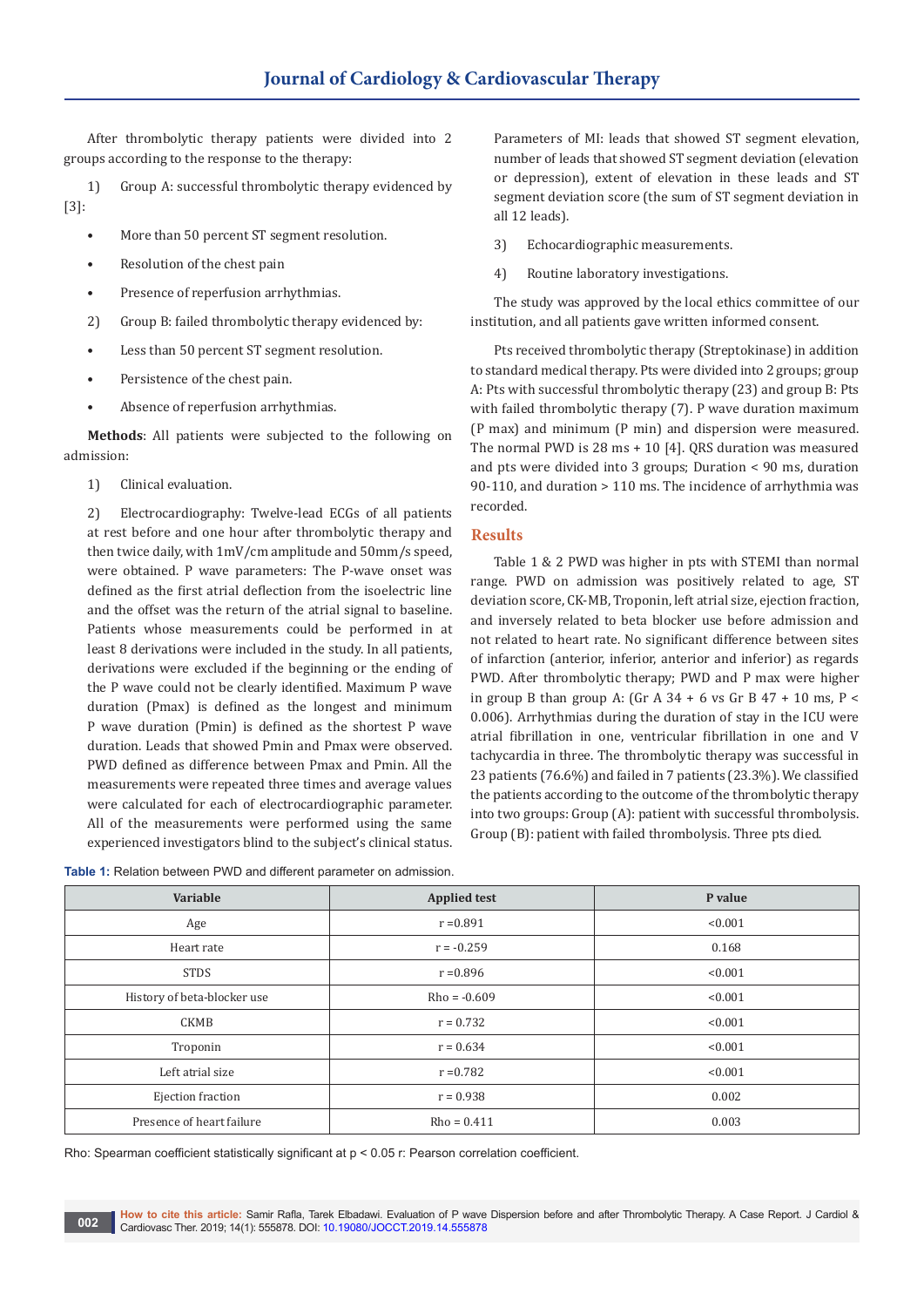|                | <b>Success of Thrombolysis</b> |                         | Z(P)        |
|----------------|--------------------------------|-------------------------|-------------|
| Parameter      | Yes (group A) 23 patients      | N0 (group B) 7 patients |             |
| P W Dispersion | 32                             | 4                       | 2.77(0.006) |

## **Discussion**

Today, several noninvasive electrocardiographic (ECG) indicators have been investigated to predict the occurrence of arrhythmia. It has been shown, for example, that P wave dispersion (PWD)-because of its relation to the non-homogenous and interrupted conduction of sinus impulses both intra and interatrially-is a noninvasive indicator that enables the calculation of atrial fibrillation risk on the 12-lead surface ECG [5-8].

**Table 2:** ECG findings one day after thrombolytic therapy.

It is also known from previous studies that atrial fibrillation occurs in 10 to 15 percent of patients with acute infarction. Its early presence signifies atrial ischemia; later it may also represent atrial stretch caused by increasing filling pressures, that is why it is associated with such an adverse prognosis [9-11].

#### **ECG finding on presentation**

In our study, we found that the average Pmax, Pmin and PWD on presentation were 125.77 ± 8, 83.97 ± 4.48 and 41.13 ± 7.74 ms respectively and these values was higher than the normal values described in one survey to study the normal range of P wave parameters in large sample covering almost all age groups of Chinese people, 12-lead surface ECGs were obtained from 2078 healthy Chinese subjects aged between 1 and 87 (mean age 39.4±17.3) years. The average Pmax, Pmin and PWD in all subjects were 109.9±7.9, 81±11.4 and 28.9±10.7 ms respectively [5].

We also found that there is a strong positive correlation between Pmax and the age of the studied patients (P<0.001) and also between PWD and the age (P<0.001). The Chinese study also revealed that there was a progressive increase in the mean value of Pmax, Pmin and PWD with age [5].

We did not find any specific lead distribution of Pmin or Pmax in the studied patients, but the previous study found that most Pmax was found in lead II (77.0%) or V5 (14.3%). Whereas most Pmin was found in lead VI (74.7%) or V2 (7.8%).

In a study to evaluate the effects of myocardial ischemia on P dispersion and P maximum. 95 patients with coronary artery disease (CAD) and typical angina pectoris and 15 controls with angina like symptoms underwent 12-lead surface ECG during and after the relief of pain. During pain and during the asymptomatic period, P maximum and P dispersion were calculated from the averaged complexes of all 12 leads, it found that only P wave dispersion was significantly higher during the anginal episode compared to the asymptomatic period in both patient groups with or without prior MI. P maximum and P dispersion were not significantly different between patients and controls during the asymptomatic recording, while they were both significantly higher in patients than in controls during pain ( $P = 0.048$  and  $P =$ 

0.037, respectively). P minimum was not found to differ between patients and controls in the symptomatic nor in the painless period. During the anginal episode, both P dispersion and P maximum were found to be significantly higher in those patients who showed ST segment changes (depression or elevation) in both lead groups (II, III, aVF, and I, aVL, V2-V6) compared to those patients who showed ST segment alterations in only one of the two lead groups [11-19].

Thus, we agree with this study in that:

- During attacks of myocardial ischemia, Pmax and PWD are larger than normal.
- PWD was positively correlated with the extent of myocardial ischemia.
- We found that there was no significant difference in PWD as regard site of infarction (anterior, inferior or anterior and inferior).
- On examination, we found 3 patients with signs of heart failure. By applying statistical tests, we found that PWD was higher in these patients.

#### **Echocardiographic findings in first day of admission**

We also found that PWD was significant positive correlation between PWD and both left atrial size (P<0.001) and left ventricular ejection fraction (P=0.02) in the first day of hospitalization.

Dilaveris P, et al. [11] studied the effects of myocardial ischemia on P dispersion and P maximum. 95 patients with coronary artery disease (CAD) and typical angina pectoris and 15 controls with angina like symptoms and found that P dispersion was significantly higher in patients with left ventricular dysfunction (EF < 45%) than in patients with preserved left ventricle function (EF > 45%) during angina ( $P = 0.032$ ), but not in painless conditions. Univariate analysis of variances showed that during the anginal episode, P dispersion was significantly higher in patients with left ventricular dysfunction, independent of the presence of previous MI [11].

### **Drug history**

In our study, twenty-two (73.3%) patients were receiving beta-blocker and ten (33.3%) patients were receiving ACE inhibitor.

We found that PWD was positively correlated with the use of beta blocker (P<0.001) and ACE inhibitors (P 0.00l) so, patients on beta blockers or ACE inhibitors before presentation had smaller PWD. Korkmaz H et al. [17] studied the effect of nebivolol and quinapril on P-wave duration and dispersion in newly diagnosed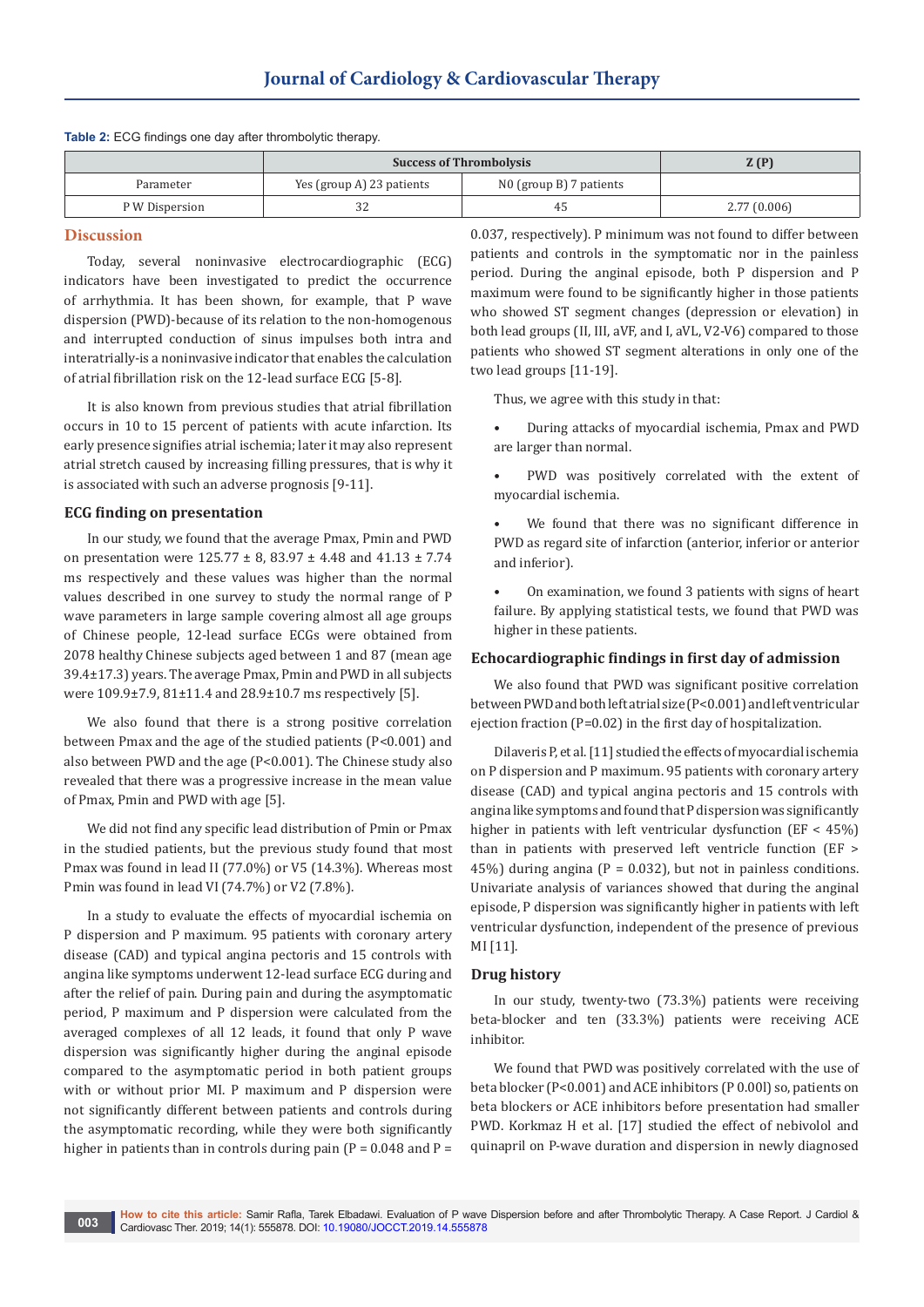hypertensive patients, the study group consisted of 54 patients (Mean age:  $53 \pm 9$  years, 46% women) with 27 patients in each group patients who were assigned to the two treatment groups and received either 20 mg quinapril/day or 5 r mg nebivolol/day. P-Wave dispersion (PWD) was measured at baseline and after four weeks of treatment. Both groups showed a similar but significant reduction in PWD and Pmax. The delta PWD was -16 ±14 ms (P 0.000l) and  $-13 \pm$  ll ms, (P0.000l) in the nebivolol and quinapril group, respectively. Corresponding figure for Pmax was -10±11 ms (P=0.001) and -9±11 ms (P=0.001), respectively. This effect was independent of blood pressure and heart rate changes [17].

**Investigations on presentation:** In our study we found significant positive correlation between PWD and both Troponin T (P<0.001) and CK MB (P 0.00l) on presentation. A similar correlation of the degree of troponin elevation with mortality was seen in the TIMI IIIB trial, the GUSTO Ha trial, and the FRISC study [20].

In our study we found a strong positive correlation between ST segment deviation score (STD score) before thrombolytic therapy and PWD (P<0.001). the importance of STD score was shown in a multivariate analysis from the GUSTO-I database of 41,021 patients it was found that The number of ECG leads showing ST segment deviation (elevation or depression) and the ST segment deviation score (using the sum of ST segment deviation in all 12 leads) are markers for the extent' of the ischemic area in acute coronary syndromes [21]. Thus, the extent of PWD can reflect the severity of MI.

## **Conclusion**

PWD is correlated with success of thrombolytic therapy and with other parameters as LA size and EF. There is no conflict of interest.

## **References**

- 1. [Hassell TA, Hoffbrand BI \(1970\) P wave abnormalities with myocardial](https://www.ncbi.nlm.nih.gov/pubmed/5476144/)  [infarction: an aid to the diagnosis of left ventricular failure. Postgrad](https://www.ncbi.nlm.nih.gov/pubmed/5476144/)  [Med J 46\(537\): 428-429.](https://www.ncbi.nlm.nih.gov/pubmed/5476144/)
- 2. [Dilaveris PE, Gialafos EJ, Sideris SK, Theopistou AM, Andrikopoulos GK,](https://www.ncbi.nlm.nih.gov/pubmed/9588401)  [et al. \(1998\) Simple electrocardiographic markers for the prediction of](https://www.ncbi.nlm.nih.gov/pubmed/9588401)  [paroxysmal idiopathic atrial fibrillation. Am Heart J 135\(5 Pt 1\): 733-](https://www.ncbi.nlm.nih.gov/pubmed/9588401) [738.](https://www.ncbi.nlm.nih.gov/pubmed/9588401)
- 3. [Koide Y, Yotsukura M, Sakata K, Yoshino H, Ishikawa K \(2002\)](https://www.ncbi.nlm.nih.gov/pubmed/11841153)  [Investigation of the predictors of transition to persistent atrial](https://www.ncbi.nlm.nih.gov/pubmed/11841153)  [fibrillation in patients with paroxysmal atrial fibrillation. Clin Cardiol](https://www.ncbi.nlm.nih.gov/pubmed/11841153)  [25\(2\): 69-75.](https://www.ncbi.nlm.nih.gov/pubmed/11841153)
- 4. [Guray U, Guray Y, Yýlmaz MB, Mecit B, Sasmaz H, et al. \(2003\)](https://www.ncbi.nlm.nih.gov/pubmed/12957732)  [Evaluation of P wave duration and P wave dispersion in adult patients](https://www.ncbi.nlm.nih.gov/pubmed/12957732)  [with secundum atrial septal defect during normal sinus rhythm. Int J](https://www.ncbi.nlm.nih.gov/pubmed/12957732)  [Cardiol 91\(1\): 75-79.](https://www.ncbi.nlm.nih.gov/pubmed/12957732)
- 5. [Dogan SM, Yildirim N, Aydin M, Gursurer M, Cam F, et al. \(2008\)](https://www.ncbi.nlm.nih.gov/pubmed/17434630)  [Assessment of P-wave duration and dispersion in patients with](https://www.ncbi.nlm.nih.gov/pubmed/17434630)  [isolated coronary artery ectasia. Int J Cardiol 125\(3\): 404-406.](https://www.ncbi.nlm.nih.gov/pubmed/17434630)
- 6. [Soylu M, Demir AD, Ozdemir O, Soylu O, Topaloğlu S, et al. \(2004\)](https://www.ncbi.nlm.nih.gov/pubmed/15193815)  [Increased P wave dispersion after the radiofrequency catheter](https://www.ncbi.nlm.nih.gov/pubmed/15193815)  [ablation in overt pre-excitation patients: the role of atrial vulnerability.](https://www.ncbi.nlm.nih.gov/pubmed/15193815)  [Int J Cardiol 95\(2-3\): 167-170.](https://www.ncbi.nlm.nih.gov/pubmed/15193815)
- 7. [Myrianthefs MM, Shandling AH, Startt-Selvester RH, Bernstein](https://www.ncbi.nlm.nih.gov/pubmed/1519521)  [SB, Crump R, et al. \(1992\) Analysis of the signal-averaged P-wave](https://www.ncbi.nlm.nih.gov/pubmed/1519521)  [duration in patients with percutaneous coronary angioplasty-induced](https://www.ncbi.nlm.nih.gov/pubmed/1519521)  [myocardial ischemia. Am J Cardiol 70\(7\): 728-732.](https://www.ncbi.nlm.nih.gov/pubmed/1519521)
- 8. [Dilaveris PE, Andrikopoulos GK, Metaxas G, Richter DJ, Avgeropoulou](https://www.ncbi.nlm.nih.gov/pubmed/10598968)  [CK, et al. \(1999\) Effects of Ischemia on P Wave Dispersion and](https://www.ncbi.nlm.nih.gov/pubmed/10598968)  [Maximum P Wave Duration during Spontaneous Anginal Episodes.](https://www.ncbi.nlm.nih.gov/pubmed/10598968)  [Pacing Clin Electrophysiol 22\(11\): 1640-1647.](https://www.ncbi.nlm.nih.gov/pubmed/10598968)
- 9. [Rosiak M, Bolinska H, Ruta J \(2002\) P wave dispersion and P wave](https://www.ncbi.nlm.nih.gov/pubmed/12431315)  [duration on SAECG in predicting atrial fibrillation in patients with](https://www.ncbi.nlm.nih.gov/pubmed/12431315)  [acute myocardial infarction. Ann Noninvasive Electrocardiol 7\(4\): 363-](https://www.ncbi.nlm.nih.gov/pubmed/12431315) [368.](https://www.ncbi.nlm.nih.gov/pubmed/12431315)
- 10. [Akdemir R, Ozhan H, Gunduz H, Tamer A, Yazici M, et al. \(2005\) Effect](https://www.ncbi.nlm.nih.gov/pubmed/15649235)  [of reperfusion on P-wave duration and P-wave dispersion in acute](https://www.ncbi.nlm.nih.gov/pubmed/15649235)  [myocardial infarction: primary angioplasty versus thrombolytic](https://www.ncbi.nlm.nih.gov/pubmed/15649235)  [therapy. Ann Noninvasive Electrocardiol 10\(1\): 35-40.](https://www.ncbi.nlm.nih.gov/pubmed/15649235)
- 11. Dilaveris PE, Andrikopoulos GK, Metaxas G, Richter DJ, Avgeropoulou CK, et al. (2006) Effects of Ischemia on P Wave Dispersion and Maximum P Wave Duration During Spontaneous Anginal Episodes.
- 12. [Baykan M, Celik S, Erdöl C, Durmuş I, Orem C, et al. \(2003\) Effects](https://www.ncbi.nlm.nih.gov/pubmed/12848789)  [of P-wave Dispersion on Atrial Fibrillation in Patients with Acute](https://www.ncbi.nlm.nih.gov/pubmed/12848789)  [Anterior Wall Myocardial Infarction. Ann Noninvasive Electrocardiol](https://www.ncbi.nlm.nih.gov/pubmed/12848789)  [8\(2\): 101-106.](https://www.ncbi.nlm.nih.gov/pubmed/12848789)
- 13. [Nilay S, Paltial P, Shivkumar M, Manish P, Dilip M \(2014\) ST-SEGMENT](https://www.scopemed.org/?mno=159606)  [RESOLUTION: A CRITERION OF SUCCESSFUL THROMBOLYSIS IN](https://www.scopemed.org/?mno=159606)  [ACUTE MYOCARDIAL INFARCTION. IJCRR 6\(9\): 99-108.](https://www.scopemed.org/?mno=159606)
- 14. [Batur MK, Yildirir A, Onalan O, Kabakci G, Tokgozoglu L, et al. \(2002\)](https://www.ncbi.nlm.nih.gov/pubmed/12134975)  [Angioplasty induced myocardial ischaemia prolongs the signal](https://www.ncbi.nlm.nih.gov/pubmed/12134975)[averaged P-wave duration in single vessel coronary artery disease.](https://www.ncbi.nlm.nih.gov/pubmed/12134975)  [Europace 4\(3\): 289-293.](https://www.ncbi.nlm.nih.gov/pubmed/12134975)
- 15. [Hancock JE, Cooke JC, Chin DT, Monaghan MJ \(2018\) Determination](https://www.ncbi.nlm.nih.gov/pubmed/11790694)  [of Successful Reperfusion After Thrombolysis for Acute Myocardial](https://www.ncbi.nlm.nih.gov/pubmed/11790694)  [Infarction. Circulation 105\(2\): 157-161.](https://www.ncbi.nlm.nih.gov/pubmed/11790694)
- 16. [Camsari A, Pekdemir H, Akkus MN, Yenihan S, Döven O, et al. \(2003\)](https://www.ncbi.nlm.nih.gov/pubmed/12764693)  [Long-term effects of beta blocker therapy on P-wave duration](https://www.ncbi.nlm.nih.gov/pubmed/12764693)  [and dispersion in congestive heart failure patients: a new effect? J](https://www.ncbi.nlm.nih.gov/pubmed/12764693)  [Electrocardiol 36\(2\): 111-116.](https://www.ncbi.nlm.nih.gov/pubmed/12764693)
- 17. [Korkmaz H, Onalan O, Akbulut M, Ozbay Y \(2009\) Nebivolol and](https://www.ncbi.nlm.nih.gov/pubmed/19471593/)  [quinapril reduce p-wave duration and dispersion in hypertensive](https://www.ncbi.nlm.nih.gov/pubmed/19471593/)  [patients. Indian Pacing and Electrophysiology Journal 9\(3\): 158-166.](https://www.ncbi.nlm.nih.gov/pubmed/19471593/)
- 18. Fatih A, Inci F, Fahrettin K (2014) P-wave dispersion and its relationship with the severity of the disease in patients with stable coronary artery disease. North Clin Istanbul 1(2): 65-70.
- 19. [Chen Y, Nie S, Gao H, Sun T, Liu X, et al. \(2013\) The Effects of Wenxin Keli](https://www.ncbi.nlm.nih.gov/pubmed/24368925/)  [on P-Wave Dispersion and Maintenance of Sinus Rhythm in Patients](https://www.ncbi.nlm.nih.gov/pubmed/24368925/)  [with Paroxysmal Atrial Fibrillation: A Meta-Analysis of Randomized](https://www.ncbi.nlm.nih.gov/pubmed/24368925/)  [Controlled Trials. Evid Based Complement Alternat Med 2013: 245958.](https://www.ncbi.nlm.nih.gov/pubmed/24368925/)
- 20. [Lagerqvist B, Diderholm E, Lindahl B, Husted S, Kontny F, et al. \(2005\)](https://www.ncbi.nlm.nih.gov/pubmed/16020594)  [FRISC score for selection of patients for an early invasive treatment](https://www.ncbi.nlm.nih.gov/pubmed/16020594)  [strategy in unstable coronary artery disease. Heart 91\(8\): 1047-1052.](https://www.ncbi.nlm.nih.gov/pubmed/16020594)
- 21. [Armstrong PW, Fu Y, Chang WC, Topol EJ, Granger CB, et al. \(1998\)](https://www.ncbi.nlm.nih.gov/pubmed/9799205)  [Acute Coronary Syndromes in the GUSTO-IIb Trial. Prognostic Insights](https://www.ncbi.nlm.nih.gov/pubmed/9799205)  [and Impact of Recurrent Ischemia. Circulation 98\(18\): 1860-1868.](https://www.ncbi.nlm.nih.gov/pubmed/9799205)